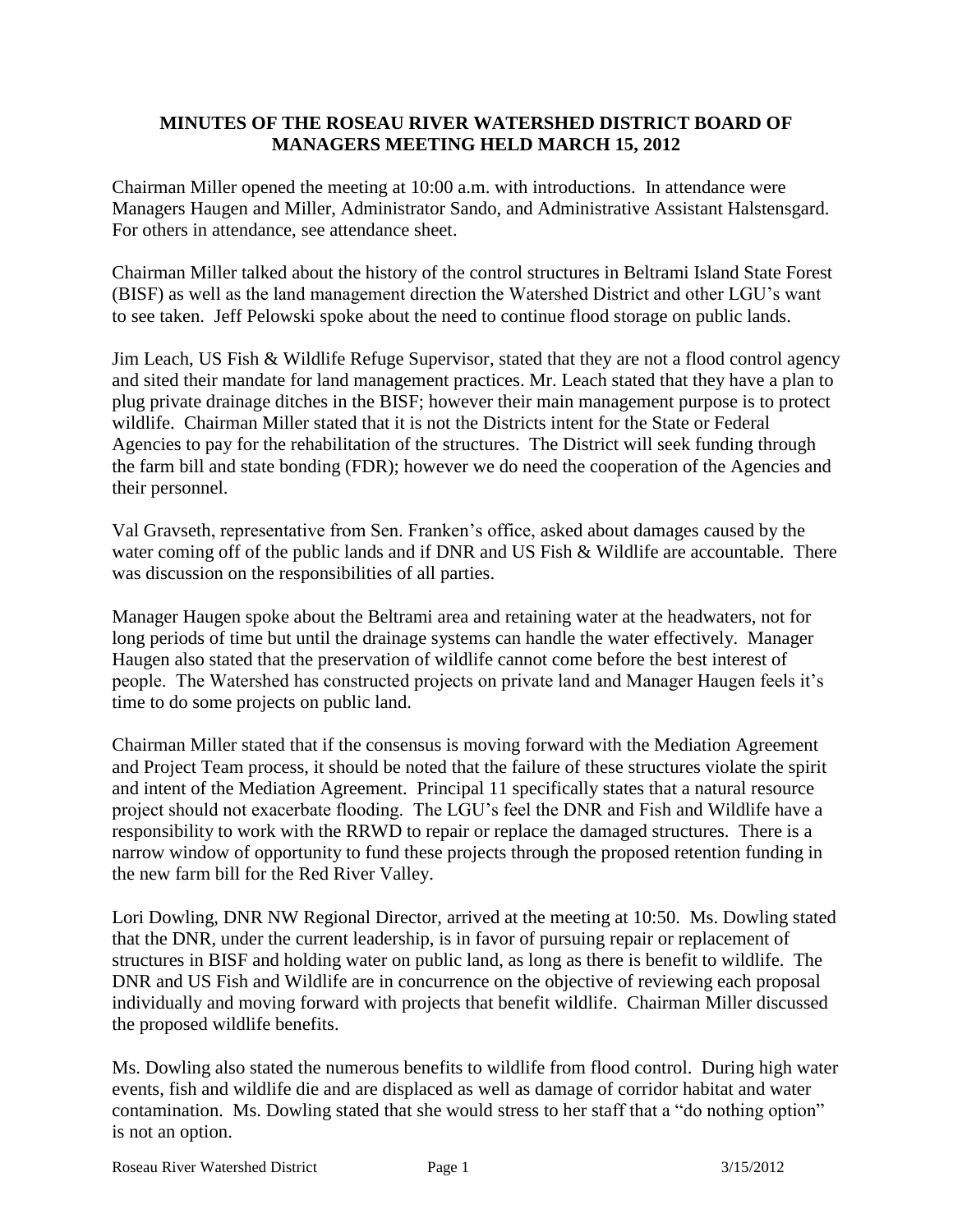There was discussion on the maintenance issues with water retention areas. Chairman Miller stated that one of the main purposes of holding this water would be to help meet the long term goals for flood damage reduction in the Red River Valley. Those goals include reduce flooding on agricultural land, minimizing damage to infrastructure (roads, bridge, etc.), cities and farmsteads locally, as well as reducing mainstem flows on the Red River. Roseau County Engineer Brian Ketring stated that the water that runs off the public land in the spring, sits on the land in the northwest part of the county for a month and a half. Joint operation of the sites and future maintenance would be worked out in the Operation and Maintenance  $(O & M)$  plan for each site. There was continued discussion on what is included in project O&M's.

There was discussion on the permitting processes for agricultural tiling.

Ms. Dowling spoke about the local DNR land managers and the policy makers having different objectives. The political message doesn't always mesh with the scientific data. The directive from Governor Dayton and the DNR director is to be a "good neighbor." Mr. Leach spoke about the adverse impacts of "being a good neighbor."

Both the DNR and US Fish & Wildlife are open to reviewing each site on a case by case basis and suggest moving forward with the project team process. Chairman Miller stated that the local managers don't always know what the effects of a project will be so they default back to the do nothing agenda.

The general consensus from the meeting was that each project would be looked at by the project team on a case by case basis and all agencies will work together for a mutually beneficial outcome.

The group discussed the proposal of plugging of ditches in the BISF and the currently proposed Beaver Township Impoundment. Any benefit would be minimal in the upper reaches as there are limited legal drainage systems. Specific drainage was discussed including the trout stream in the Hay Creek headwaters and the legal ditch near the proposed Beaver Township Impoundment.

There was discussion on the impacts of projects on Tribal Lands. Ms. Dowling stated that the current Tribal Council is willing to do a land exchange. There was discussion on encouraging the Tribe to participate in the project team process.

Ms. Dowling suggested that the Watershed District write a summary of what that they would like to see included in the CCMP and send it to those at the table.

The meeting adjourned at 11:50.

Respectfully submitted,